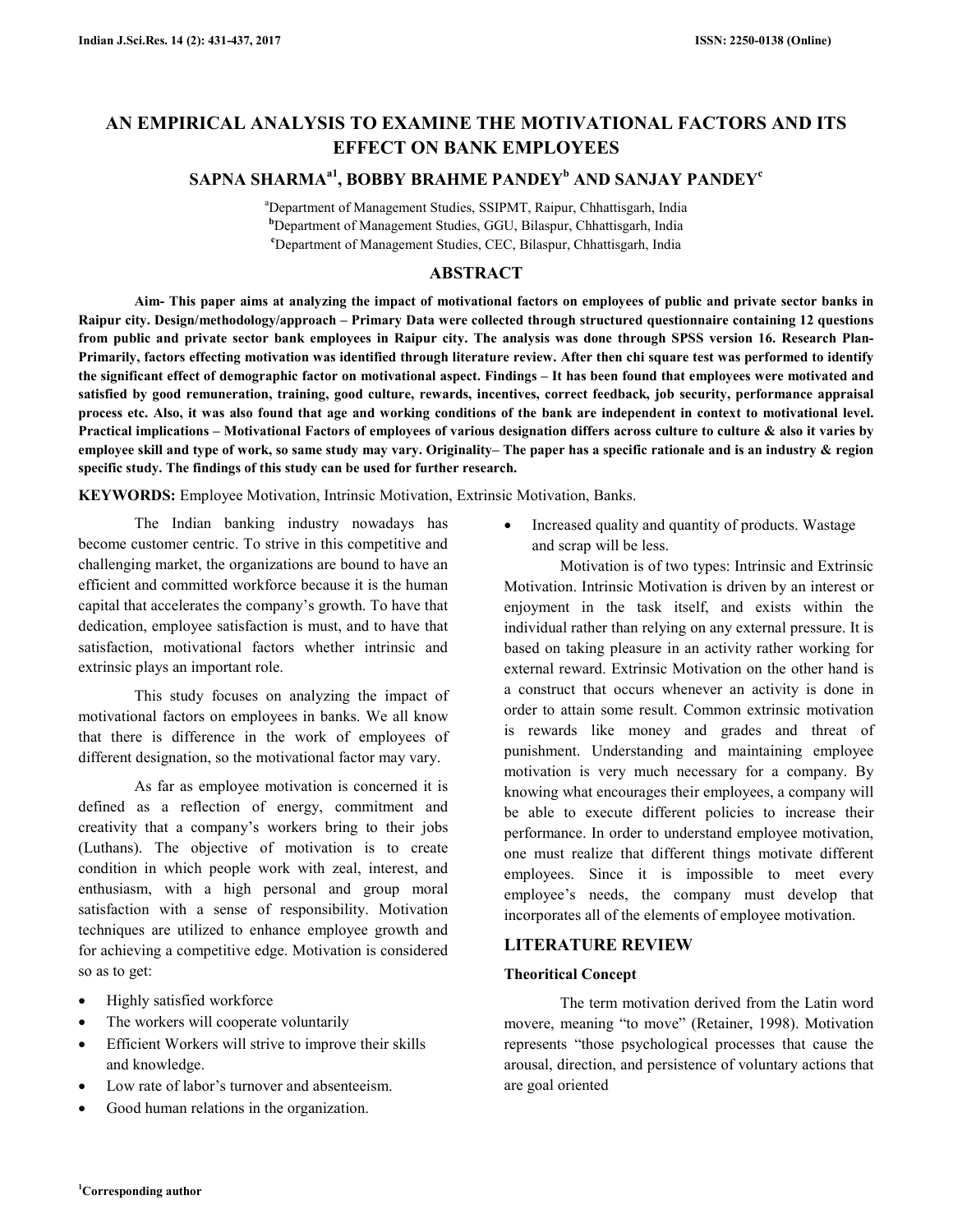There are two main types of motivation: intrinsic and extrinsic.

## **Intrinsic Motivation**

 Occurs when people are internally motivated to do something because it either brings them pleasure, they think it is important, or they feel that what they are learning is significant.

#### **Extrinsic Motivation**

 Comes into play when an individual is compelled to do something or act a certain way because of factors external to him or her (like money or good grades).

 Motivation Theory: Many motivation theories related to human needs:

- 1. Content Theory
- 2. Abraham Maslow's hierarchy of need theory
- 3. Herzberg's two-factor theory
- 4. Aldermen's ERG theory
- 5. McClelland's acquired needs theory

A brief description of the above theories will be provided.

#### **Content Theory**

It explains why human needs change with time. Another theory that attempts to explain human behavior is Process theory. Content theory includes the work of David McClelland, Maslow and other psychologists as they attempted to explain why human needs change, but not how they change.

 Content theories explain the specific factors that motivate people. In other words, they answer the question what drives behavior?.

 In other words, the content theory is highlighting the factors inside individual that influence the people behavior. It divides these needs to primary needs and secondary needs. Primary needs: Needs that deal with the physical aspects of behavior and are considered unlearned. These needs are biological in nature and relatively stable. Their influences on behavior are usually obvious and hence easy to identify. Secondary needs: Needs that are psychological, which means that they are learned primarily through experience. These needs vary significantly by culture and by individual.

### **Abraham Maslow's Hierarchy of Need Theory**

It is one of the important theories related to motivation. Maslow defines the need as physiological or psychological deficiency that a person feels the compulsion to satisfy. This need can create tensions that can influence a person's work attitudes and behaviors.

 Maslow's hierarchy of needs is often portrayed in the shape of a pyramid, with the largest and most fundamental levels of needs at the bottom, and the need for self actualization at the top. The most fundamental and basic four layers of the pyramid contain what Maslow called "deficiency needs" or "d-needs": Esteem, friendship and love, security, and physical need.

## **Herzberg's Two-Factor Theory**

The theory to which we now turn often is referred to as the two-factor theory, designation that has its rationale in the dual nature of its approach to the sources of job satisfaction, and ultimately job motivation. The initial source of the theory was a comprehensive review of the literature on job attitudes and satisfaction undertaken by Herzberg and his associate sat Psychological Service of Pittsburgh (Herzberg, Mainer, Peterson, and Capwell1957)

## **Hygiene Factors**

These include salary, job security, working conditions, organizational policies, and technical quality of supervision. Although these factors do not motivate employees, they can cause dissatisfaction if they are missing.

## **Satisfiers or Motivators**

Include such things as responsibility, achievement, growth opportunities, and feelings of recognition, and are the key to job satisfaction and motivation.

#### **Aldermen's ERG Theory**

Clayton Aldermen's ERG (Existence, Relatedness, and Growth) theory is built upon Maslow's hierarchy of needs theory. To begin his theory, Aldermen's collapses Maslow's five levels of needs into three categories. Existence needs are desires for physiological and material well-being. (In terms of Maslow's model, existence needs include physiological and safety needs) Relatedness needs are desires for satisfying interpersonal relationships. Growth needs are desires for continued psychological growth and development.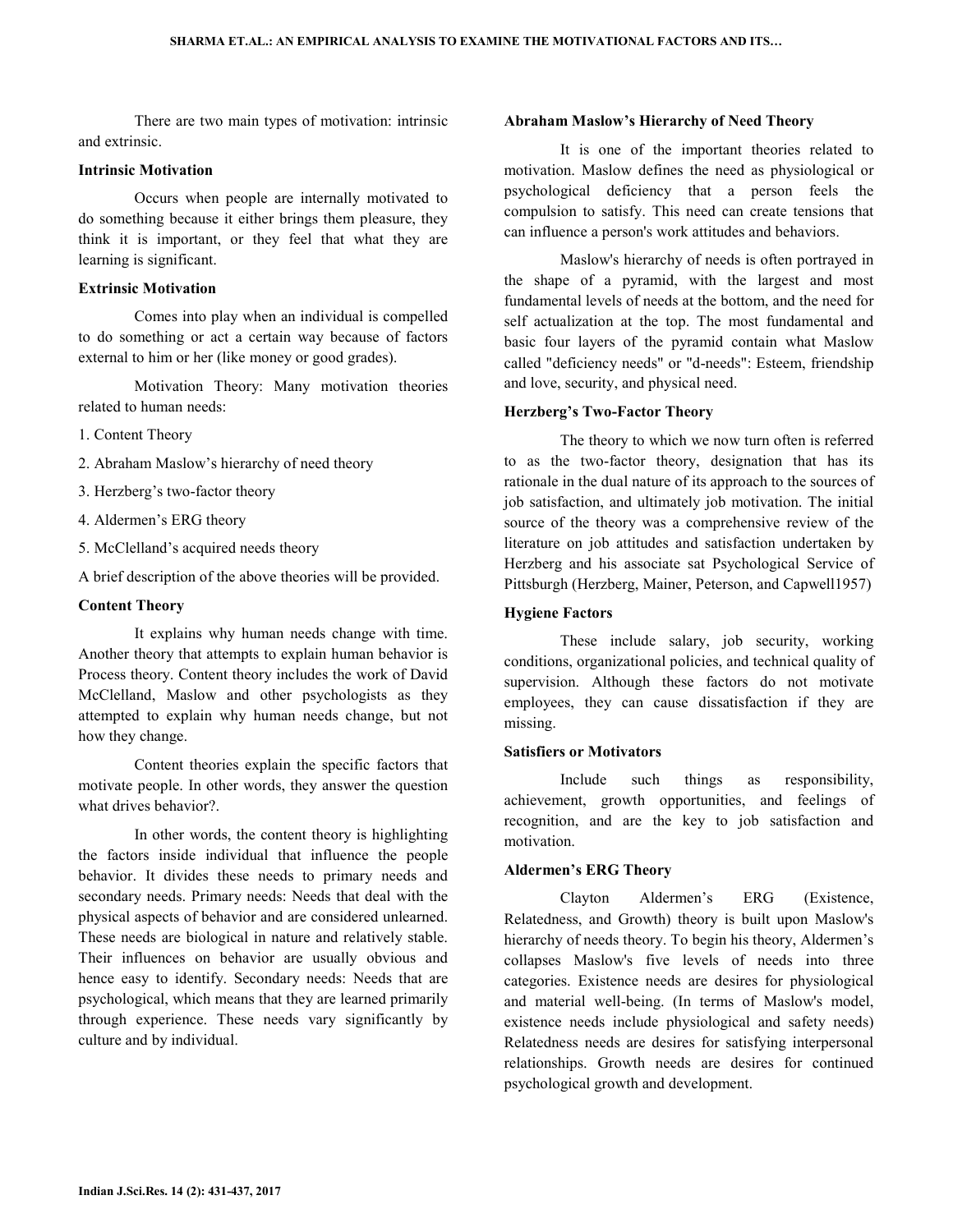#### **McClelland's Acquired Needs Theory**

David McClelland's acquired needs theory recognizes that everyone prioritizes needs differently. He also believes that individuals are not born with these needs, but that they are actually learned through life experiences. McClelland identifies three specific needs:

**Need for Achievement** is the drive to excel.

**Need for Power** is the desire to cause others to behave in a way that they would not have behaved otherwise.

**Need for Affiliation** is the desire for friendly, close interpersonal relationships and conflict avoidance.

 McClelland associates each need with a distinct set of work preferences, and managers can help tailor the environment to meet these needs. High achievers differentiate themselves from others by their desires to do things better.

## **REVIEW FROM RESEARCH PAPERS**

 Motivation can also define as internal and external factors that stimulate desire and energy in people to be continually interested in and committed to a job, role,or subject, and to exert persistent effort in attaining a goal.

 In the research study of Employee Motivating in Private Organization, Motivating is the work managers perform to inspire, encourage and impel people to take action (Louis Allen 1986). To motivate the employees, the employee must be reached to reach him there must be a completed understanding of the complexity his make-up (Louis Allen 1986). In fact, motivation can best be accomplished when workers are able to merge their personal ambitions with those of the organization.

 Campbell and Pritchard (1976) in defines motivation as a set of independents and dependent relationships that explains the direction and persistence of an individual's behavior holding constant the effects of aptitude, skills, understanding of a task and the constraints operating in the work environment .

## **OBJECTIVES OF THE STUDY**

The objectives of the study are:

- 1. To have an in depth knowledge of concept of motivation
- 2. To analyse the key motivational factors that affect employee motivation

3. To know the dependency level of demographic factor on employee motivation

## **RESEARCH METHODOLOGY**

The research processes is carried out to a series of a designed series of steps, which are required to be taken in the Chorological order.

#### **Problem Identification**

The first and foremost step in this research is process is to identify the problem chosen for investigation. This step is very significance, ones it is said, "A problem well identified is half way to solution".

#### **Research Design**

A research design is master plan or model for the conduct of formal investigation. Once the formal investigation is decided, the researcher must formulate the formal plan of the investigation. For this project, exploratory research is applicable. Exploratory research often relies on secondary research such as reviewing available literature and/or data, or qualitative approaches such as informal discussions with consumers, employees, management or competitors, and more formal approaches through in-depth interviews, focus groups, projective methods, case studies or pilot studies.

### **Data Collection Method**

The purpose of data collection is to obtain information to keep on record, to make decisions about important issues, to pass information on to others. There are two types of data collecting method:-

### **Primary Data**

Consist of surveys through questionnaire, observation, interviews and focus groups, which shows that direct relationship between potential customers and the companies. The observation method is the most commonly used method especially in study related to behavioral sciences. For this research, structured questionnaire is taken.

## **Secondary Data**

Secondary data is data collected by someone other than the user. Common sources of secondary data for social science include censuses, surveys, organizational records and data collected through qualitative methodologies or qualitative research.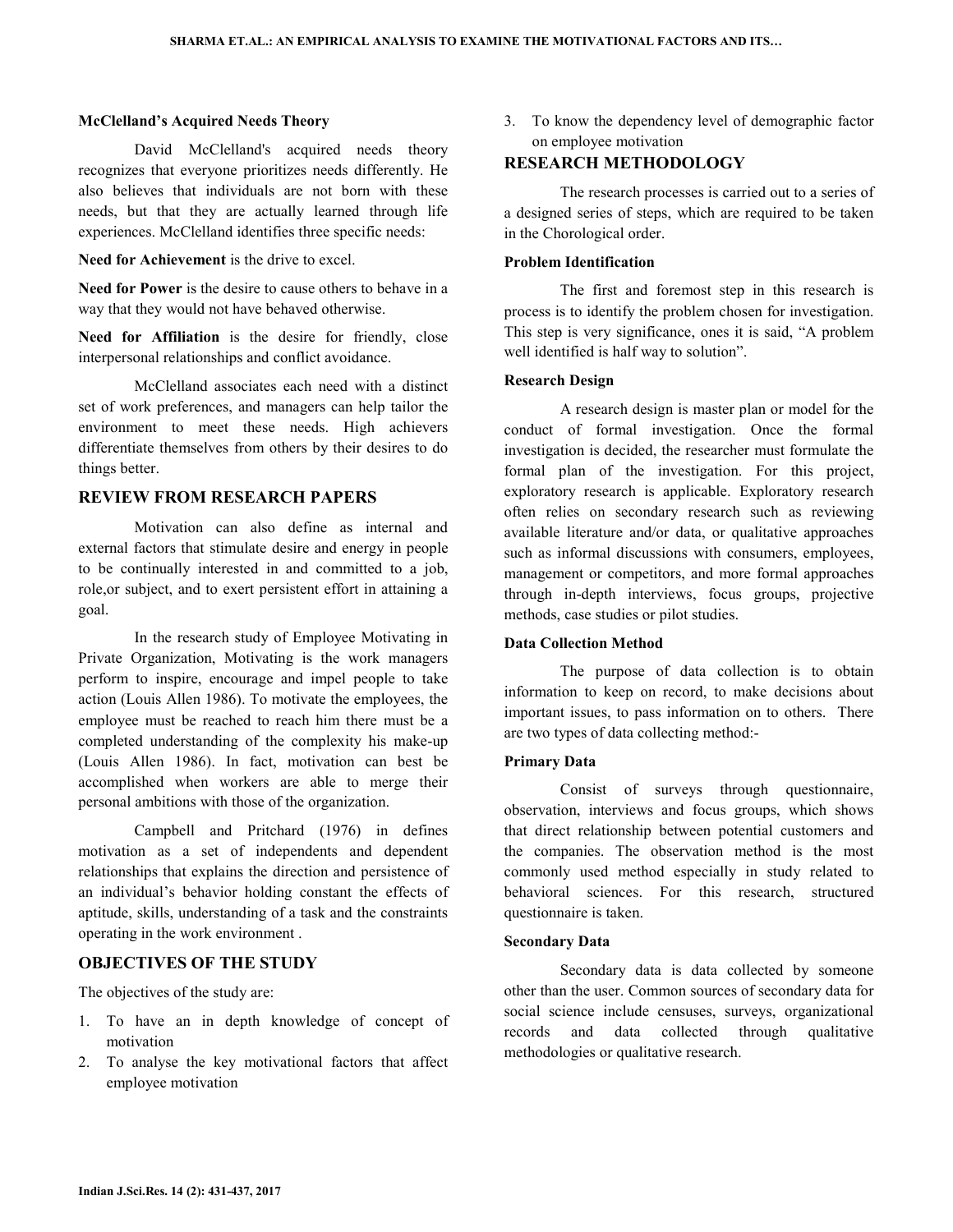### **Sampling Size**

In this project the sample, size is 100 whose responses are carried out by structured questionnaire.

### **Sampling Plan**

Whatever the method adopted for collecting data, it is quite possible to meet one all or to collect the information to whole population the only possible is to made selection from them. This sample means a small group taken from a large lot. For this research, Simple random sampling is taken.

## **HYPOTHESIS**

H<sub>0</sub>: Age and working conditions of employees are independent of motivation

 $H<sub>1</sub>$ : Age and working conditions of employees are dependent on motivation

#### **DATA INTERPRETATION**

 On the basis of questions asked to the respondents.

## **1. I am satisfied with my remuneration.**

|                  | Frequen |         | Valid   | Cumulative |
|------------------|---------|---------|---------|------------|
|                  | cy      | Percent | Percent | Percent    |
| Highly satisfied | 26      | 26.0    | 26.0    | 26.0       |
| <b>Satisfied</b> | 60      | 60.0    | 60.0    | 86.0       |
| Neutral          | 13      | 13.0    | 13.0    | 99.0       |
| Dissatisfied     |         | 1.0     | 1.0     | 100.0      |
| Total            | 100     | 100.0   | 100.0   |            |

**Interpretation**: Maximum employees are satisfied with remuneration given by the bank.

#### **2. I have been trained enough for my job.**

|                     | Freque | Percent | Valid   | Cumulative |
|---------------------|--------|---------|---------|------------|
|                     | ncy    |         | Percent | Percent    |
| Highly satisfied    | 17     | 17.0    | 17.0    | 17.0       |
| <b>Satisfied</b>    | 59     | 59.0    | 59.0    | 76.0       |
| Neutral             | 17     | 17.0    | 17.0    | 93.0       |
| Dissatisfied        | 4      | 4.0     | 4.0     | 97.0       |
| Highly dissatisfied | 3      | 3.0     | 3.0     | 100.0      |
| Total               | 100    | 100.0   | 100.0   |            |

**Interpretation**: Many of the employees are satisfied with the training provided by the bank.

|  | 3. I am satisfied with the culture of my bank. |  |  |  |  |
|--|------------------------------------------------|--|--|--|--|
|  |                                                |  |  |  |  |

|                     | Freque | Percent | Valid   | <b>Cumulative</b> |
|---------------------|--------|---------|---------|-------------------|
|                     | ncy    |         | Percent | Percent           |
| Highly satisfied    | 25     | 25.0    | 25.0    | 25.0              |
| <b>Satisfied</b>    | 58     | 58.0    | 58.0    | 83.0              |
| Neutral             | 13     | 13.0    | 13.0    | 96.0              |
| Dissatisfied        | 3      | 3.0     | 3.0     | 99.0              |
| Highly dissatisfied |        | 1.0     | 1.0     | 100.0             |
| Total               | 100    | 100.0   | 100.0   |                   |

**Interpretation**: Maximum employees are satisfied with the culture of their bank.

## **4. I am happy with the reward and incentives given by the bank according to my work.**

|                     | Frequen | Percent | Valid   | Cumulativ |
|---------------------|---------|---------|---------|-----------|
|                     | cy      |         | Percent | e Percent |
| Highly satisfied    | 11      | 11.0    | 11.0    | 11.0      |
| Satisfied           |         | 7.0     | 7.0     | 18.0      |
| Neutral             | 15      | 15.0    | 15.0    | 33.0      |
| <b>Dissatisfied</b> | 67      | 67.0    | 67.0    | 100.0     |
| Highly dissatisfied | 0       | 0       | 0       | 100.0     |
| Total               | 100     | 100.0   | 100.0   |           |

**Interpretation**: Maximum employees are not satisfied with the rewards  $\&$  incentives given by their bank.

**5. I am satisfied with the relationship with my superiors.** 

|                     | Frequen | Percent | Valid   | Cumulative |
|---------------------|---------|---------|---------|------------|
|                     | cy      |         | Percent | Percent    |
| Highly satisfied    | 10      | 10.0    | 10.0    | 10.0       |
| Satisfied           | 22      | 22.0    | 22.0    | 32.0       |
| Neutral             | 31      | 31.0    | 31.0    | 63.0       |
| Dissatisfied        | 31      | 31.0    | 31.0    | 94.0       |
| Highly dissatisfied | 6       | 6.0     | 6.0     | 100.0      |
| Total               | 100     | 100.0   | 100.0   |            |

**Interpretation**: Most of the Employees are having neutral feeling or are dissatisfied with relationship with their superiors.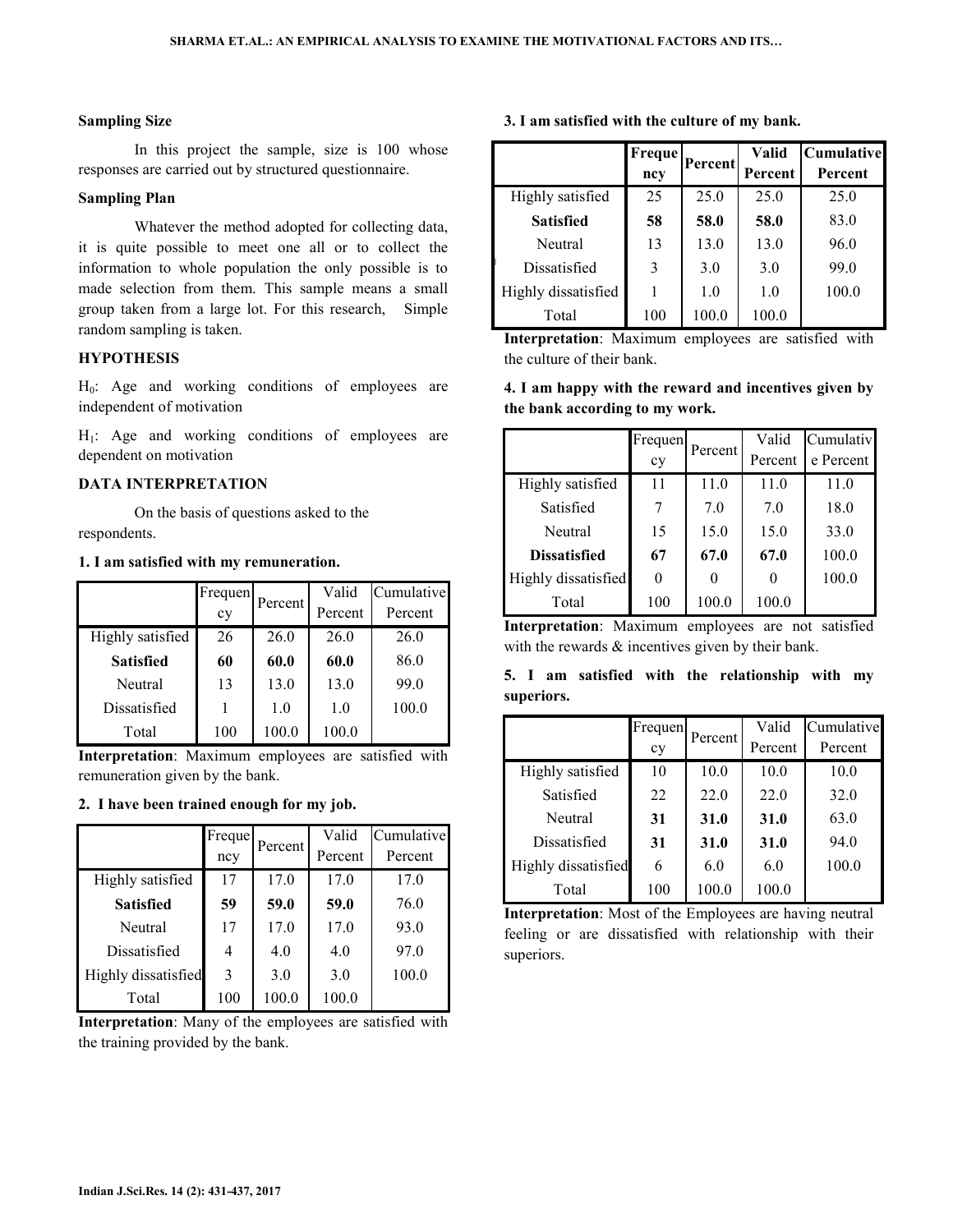|                                        | Frequenc       | Percent | Valid                   | Cumulative     |
|----------------------------------------|----------------|---------|-------------------------|----------------|
|                                        |                |         | Percent                 | Percent        |
| Highly satisfied                       | 26             | 26.0    | 26.0                    | 26.0           |
| Satisfied                              | 51             | 51.0    | 51.0                    | 77.0           |
| Neutral                                | 21             | 21.0    | 21.0                    | 98.0           |
| Dissatisfied<br>Highly<br>dissatisfied | $\overline{2}$ | 2.0     | 2.0<br>$\left( \right)$ | 100.0<br>100.0 |
| Total                                  | 100            | 100.0   | 100.0                   |                |

**6. My boss gives proper feedback to my complaints.** 

**Interpretation**: Employees of the bank are satisfied with the feedback given by their boss.

## **7. The atmosphere of my bank is safe.**

|                     | Frequen | Percent | Valid   | Cumulative |
|---------------------|---------|---------|---------|------------|
|                     | cy      |         | Percent | Percent    |
| Highly satisfied    | 31      | 31.0    | 31.0    | 31.0       |
| Satisfied           | 42      | 42.0    | 42.0    | 73.0       |
| Neutral             | 26      | 26.0    | 26.0    | 99.0       |
| Dissatisfied        |         | 1.0     | 1.0     | 100.0      |
| Highly dissatisfied | 0       | 0       |         | 100.0      |
| Total               | 100     | 100.0   | 100.0   |            |

**Interpretation**: Maximum employees feel safe in their bank.

### **8. I feel unsecured for my job**.

|                     | Freque | Percent | Valid   | Cumulative |
|---------------------|--------|---------|---------|------------|
|                     | ncy    |         | Percent | Percent    |
| Highly satisfied    |        |         |         |            |
| Satisfied           |        | 4.0     | 4.0     | 4.0        |
| Neutral             | 45     | 45.0    | 45.0    | 49.0       |
| Dissatisfied        | 37     | 37.0    | 37.0    | 86.0       |
| Highly dissatisfied | 14     | 14.0    | 14.0    | 100.0      |
| Total               | 100    | 100.0   | 100.0   |            |

**Interpretation**: Many of the employees have neutral feelings about the insecurity of their job.

**9. I am doing my job as per my qualifications.** 

|                     | Freque | Percent | Valid   | Cumulative |
|---------------------|--------|---------|---------|------------|
|                     | ncy    |         | Percent | Percent    |
| Highly satisfied    | 14     | 14.0    | 14.0    | 14.0       |
| Satisfied           | 26     | 26.0    | 26.0    | 40.0       |
| Neutral             | 15     | 15.0    | 15.0    | 55.0       |
| Highly dissatisfied | 36     | 36.0    | 36.0    | 91.0       |
| Highly dissatisfied | 9      | 9.0     | 9.0     | 100.0      |
| Total               | 100    | 100.0   | 100.0   |            |

**Interpretation**: Maximum of the employees thinks that they are not doing job as per their qualification.

|          |  | 10. Time to time performance appraisal is conducted at |  |  |
|----------|--|--------------------------------------------------------|--|--|
| my bank. |  |                                                        |  |  |

|                        | Freque |         | Valid   | Cumulative |
|------------------------|--------|---------|---------|------------|
|                        | ncy    | Percent | Percent | Percent    |
| Highly satisfied       | 25     | 25.0    | 25.0    | 25.0       |
| Satisfied              | 50     | 50.0    | 50.0    | 75.0       |
| Neutral                | 16     | 16.0    | 16.0    | 91.0       |
| Dissatisfied           | 8      | 8.0     | 8.0     | 99.0       |
| Highly<br>dissatisfied | 1      | 1.0     | 1.0     | 100.0      |
| Total                  | 100    | 100.0   | 100.0   |            |

**Interpretation:** Maximum employees are satisfied with the performance appraisal program conducted by their bank.

|  |                   |  | 11. My bank provide user friendly environment for |  |
|--|-------------------|--|---------------------------------------------------|--|
|  | new technologies. |  |                                                   |  |

|                         | Freque        |         | Valid   | Cumulative |
|-------------------------|---------------|---------|---------|------------|
|                         | ncy           | Percent | Percent | Percent    |
| <b>Highly Satisfied</b> | 26            | 26.0    | 26.0    | 26.0       |
| Satisfied               | 55            | 55.0    | 55.0    | 81.0       |
| Neutral                 | 16            | 16.0    | 16.0    | 97.0       |
| Dissatisfied            | $\mathcal{E}$ | 3.0     | 3.0     | 100.0      |
| Highly dissatisfied     | 0             |         |         | 100.0      |
| Total                   | 100           | 100.0   | 100.0   |            |

Interpretation: Many agrees on providing user friendly environment by their bank for new technologies.

|  |                                   |  | 12. My bank allows me to maintain a balance between |  |  |
|--|-----------------------------------|--|-----------------------------------------------------|--|--|
|  | my professional and personal life |  |                                                     |  |  |

|                         | Freque<br>ncy | Percent | Valid<br>Percent | Cumulative<br>Percent |
|-------------------------|---------------|---------|------------------|-----------------------|
| <b>Highly Satisfied</b> | 26            | 26.0    | 26.0             | 26.0                  |
| Satisfied               | 55            | 55.0    | 55.0             | 81.0                  |
| Neutral                 | 16            | 16.0    | 16.0             | 97.0                  |
| Dissatisfied            | 3             | 3.0     | 3.0              | 100.0                 |
| Highly dissatisfied     |               |         |                  | 100.0                 |
| Total                   | 100           | 100.0   | 100.0            |                       |

**Interpretation**: Most of the employees of the bank are satisfied with the balance provided by the bank between their personal and professional life.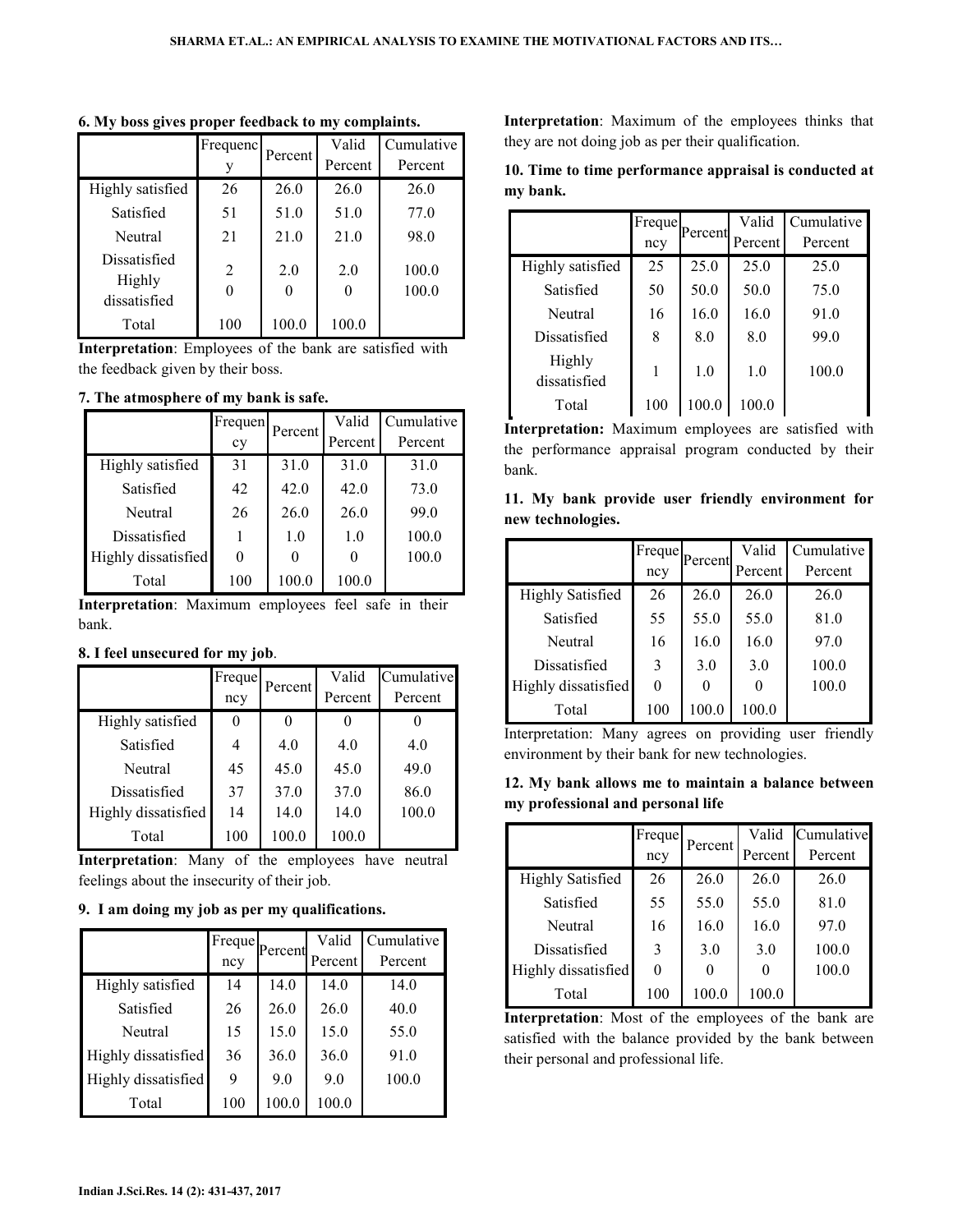## **Hypothesis Testing**

 $H<sub>0</sub>$ : Age and working conditions of employees are independent of motivation

 $H<sub>1</sub>$ : Age and working conditions of employees are dependent on motivation

| <b>Chi-Square Tests</b> |  |
|-------------------------|--|
|                         |  |
|                         |  |

|                                 | Value       | D f | Asymp. Sig.<br>(2-sided) |
|---------------------------------|-------------|-----|--------------------------|
| Pearson Chi-Square              | $8.809^{a}$ |     | .455                     |
| Likelihood Ratio                | 10.738      | 9   | 294                      |
| Linear-by-Linear<br>Association | .392        |     | .531                     |
| N of Valid Cases                | 100         |     |                          |

**Interpretation**: As the calculated value is 0.455 which is less than 0.5, the null hypothesis is accepted and the alternative hypothesis is rejected. So we can conclude that age and working conditions of the bank are independent of motivation.

## **FINDING OF THE STUDY**

#### **From the above analysis, the findings can be given as:**

- 1. Employees feel motivated if they get fair remuneration.
- 2. Most of the Employees are satisfied by the training provided to them by their bank, also many of them appreciate that exposure of new technology is there.
- 3. Good culture of the bank motivates the employees.
- 4. Proper feedback given by the boss motivates the employees.
- 5. Employees feel motivated if they feel that they are safe in organization and a Sense of job security also motivates the employees.
- 6. Employees feel motivated with time to time performance appraisal.

 The employees also feel that their bank provides for the Work life Balance, so that they can make a balance between their professional and personal life. Though many employees are not satisfied by the incentives and remuneration by their organization and also they feel that they are not doing the job as per their qualification.

### **Hypothesis Testing**

Since the calculated value of the analysis is 0.455 which is less than 0.5, therefore null hypothesis is accepted. So we can conclude that age and working conditions of the organization are independent of the motivation.

## **SUGGESTIONS**

 Money being a great motivator affects the motivational level of the employees which in turn influence their efforts. To eradicate this problem, the organization should try to go for skill based pay. Another Negative orientation was found in the way the employees feel that they their qualification and work content is not at par. Through skill based pay method, this problem can be solved. To improve their sense of belongingness, more time for leisure activities should be provided to the employees. Also informal gathering should be conducted at small time intervals.

## **LIMITATIONS OF THE STUDY**

- 1. The questionnaire location was limited only to Raipur.
- 2. The questionnaire about employees' motivation has been filled by some people who are working in nonmotivation environment.
- 3. The length of the questionnaire is too short to cover all the factors responsible for employee motivation

#### **CONCLUSION OF THE STUDY**

 Every employee in the organization needs a motivation program which will affect his/ her productivity. It is clear to all managers, motivating the employee will yield a very high production rate and highly motivated employee invests his / her best efforts in carrying out each and every element of his / her duties and responsibilities.

 Based on the organization environment, job satisfaction will come on the picture to build the employee loyalty. Enhanced job performances of the employee will add value to the organization itself and to the employee's productivity. The empirical results of this study show that the motivation of the employee has advantages to the employee and the organization and the organization will keep the loyalty of the employee at the high peak. Also, the employee will trust his / her organization, supervisor and top management.

 From above analysis and facts, it is very clear that business organizations can survive and grow by taking care of their employees.

## **REFERENCES**

Adair, John. Leadership and Motivation. London, GBR: Kogan Page Ltd., 2006,57.